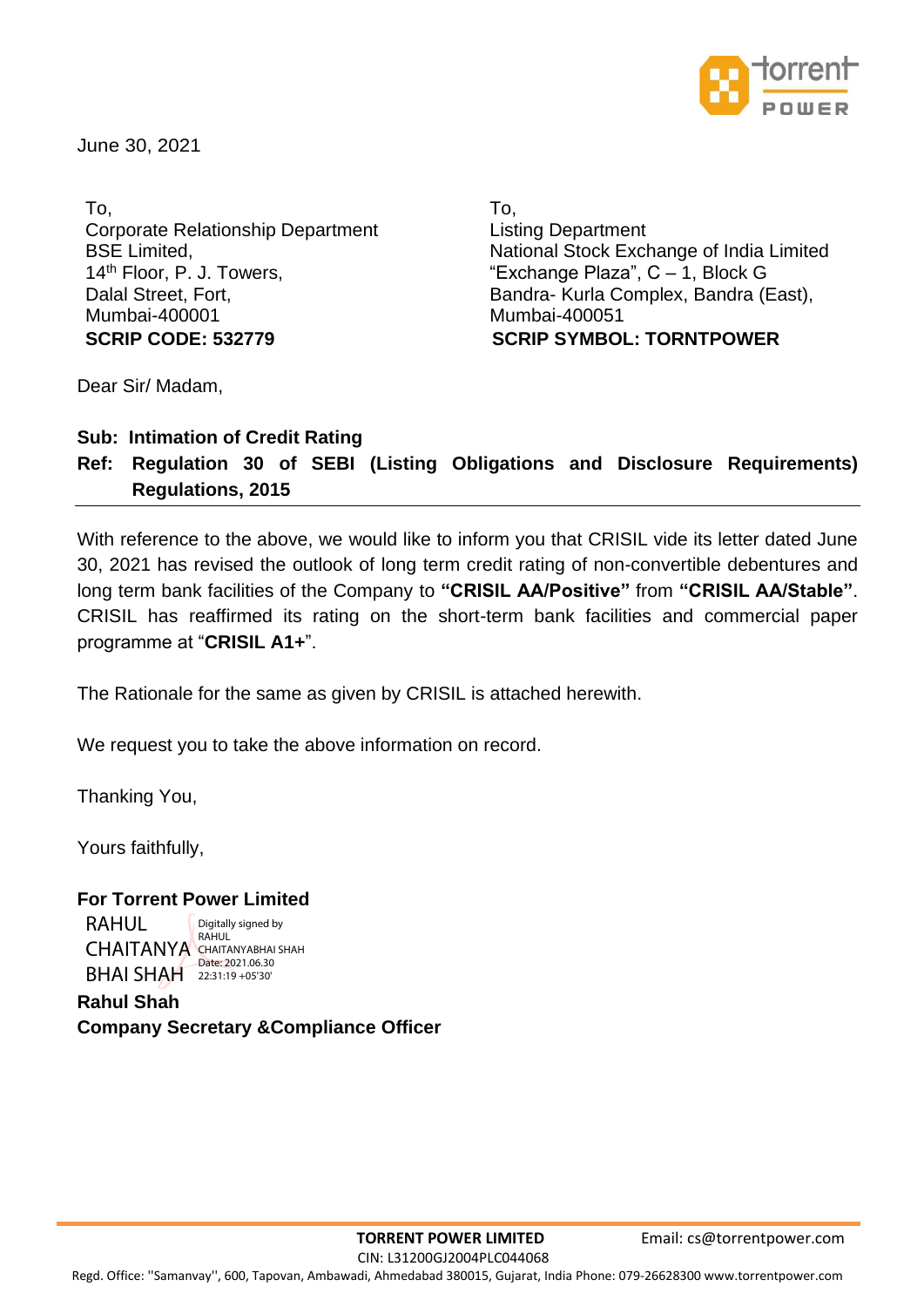# **Ratings** CRISIL Ratings Limited (A subsidiary of CRISIL Limited)



# **Rating Rationale**

June 30, 2021 | Mumbai

# **Torrent Power Limited**

*Rating outlook revised to 'Positive'; Ratings reaffirmed*

| <b>Rating Action</b>               |                                                                             |  |  |  |  |
|------------------------------------|-----------------------------------------------------------------------------|--|--|--|--|
| ∥ Total Bank Loan Facilities Rated | <b>Rs.16600 Crore</b>                                                       |  |  |  |  |
| Long Term Rating                   | CRISIL AA/Positive (Outlook revised from 'Stable' and<br>rating reaffirmed) |  |  |  |  |
| ∥ Short Term Rating                | <b>CRISIL A1+ (Reaffirmed)</b>                                              |  |  |  |  |

| <b>Rs.175 Crore Non Convertible Debentures</b>                                | <b>CRISIL AA/Positive (Outlook revised from 'Stable' and</b><br>rating reaffirmed) |
|-------------------------------------------------------------------------------|------------------------------------------------------------------------------------|
| <b>Rs.200 Crore Non Convertible Debentures</b>                                | <b>CRISIL AA/Positive (Outlook revised from 'Stable' and</b><br>rating reaffirmed) |
| <b>Rs.300 Crore Non Convertible Debentures</b>                                | <b>CRISIL AA/Positive (Outlook revised from 'Stable' and</b><br>rating reaffirmed) |
| <b>Rs.495 Crore Non Convertible Debentures</b>                                | <b>CRISIL AA/Positive (Outlook revised from 'Stable' and</b><br>rating reaffirmed) |
| <b>Rs.25 Crore Non Convertible Debentures</b>                                 | <b>CRISIL AA/Positive (Outlook revised from 'Stable' and</b><br>rating reaffirmed) |
| Rs.120 Crore (Reduced from Rs.300 Crore) Non<br><b>Convertible Debentures</b> | <b>CRISIL AA/Positive (Outlook revised from 'Stable' and</b><br>rating reaffirmed) |
| <b>Rs.95 Crore Non Convertible Debentures</b>                                 | <b>CRISIL AA/Positive (Outlook revised from 'Stable' and</b><br>rating reaffirmed) |
| <b>Rs.175 Crore Non Convertible Debentures</b>                                | <b>CRISIL AA/Positive (Outlook revised from 'Stable' and</b><br>rating reaffirmed) |
| <b>Rs.1150 Crore Commercial Paper</b>                                         | <b>CRISIL A1+ (Reaffirmed)</b>                                                     |

*1 crore = 10 million*

*Refer to Annexure for Details of Instruments & Bank Facilities*

#### **Detailed Rationale**

CRISIL Ratings has revised its rating outlook on the long-term bank facilities and non-convertible debentures (NCDs) of Torrent Power Limited (TPL) to '**Positive**' from 'Stable', and reaffirmed the rating at '**CRISIL AA**'; rating on the short-term bank facilities and commercial paper programme has been reaffirmed at 'CRISIL A1+'.

The reaffirmation reflects the stable cash flows of the company from regulated businesses, diversified business risk profile as well as strong liquidity. These strengths are partially offset by the absence of long-term power purchase agreements (PPAs) for DGEN.

The company posted stable performance in fiscal 2021 despite Covid-19. Due to its regulated nature, the generation and license distribution businesses clocked steady profitability while the franchise distribution business was adversely impacted by lower demand and higher distribution losses in the first-half of the fiscal due to Covid-19 induced lockdowns; however, it recovered in the second-half. With strong accrual and limited capital expenditure (capex), financial risk profile continued to strengthen: net debt to EBITDA (earnings before interest, taxes, depreciation, and amortisation) declined to around 2.0 times from 3.2 times in fiscal 2017.

Operating performance is likely to continue to improve in the current fiscal with recovery in the franchise distribution business. TPL is expected to step up capex with higher investment in the distribution and renewable segments. Hence, apart from regular capex towards distribution, capex towards 515 megawatt (MW) of renewable capacities (including 300 MW of captive power towards the distribution business) is expected to be incurred in the next two fiscals. This is expected to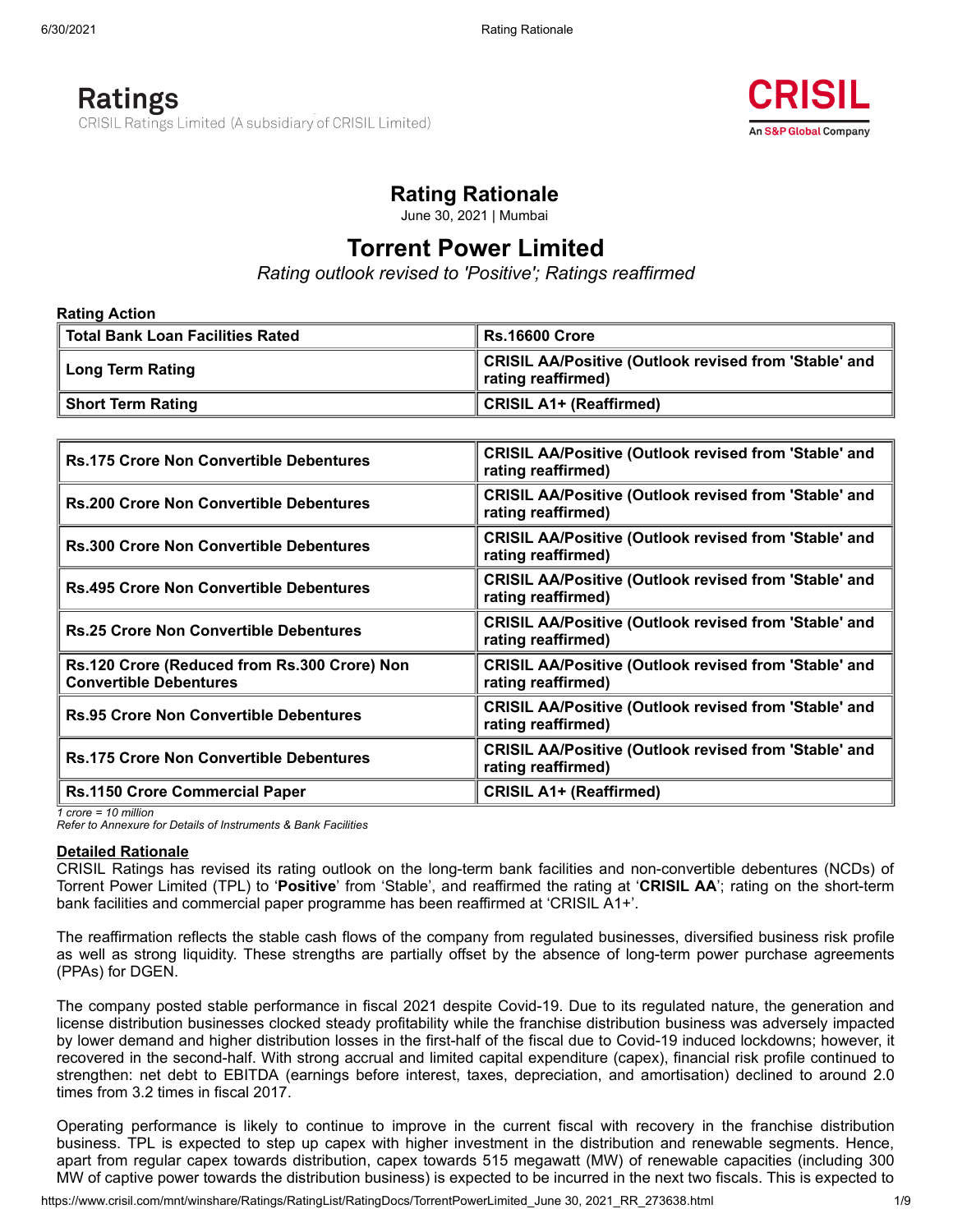lead to an increase in net leverage to about 2.5 times in fiscal 2022 before reverting to below 2 times. While the company may pursue inorganic growth opportunities that could temporarily lead to a rise in leverage, this is likely to be in areas of core competence, and the proportion of investments in regulated returns will remain high.

The 'Positive' outlook reflects the increased likelihood that profitability will continue to be strong while net leverage may sustain below 2.6-2.8 times. This is likely if bidding for new renewable capacities or license distribution is on a prudent and staggered basis. This could then result in a rating upgrade.

#### **Analytical Approach**

For arriving at its ratings, CRISIL Ratings has fully consolidated its renewable special-purpose vehicles due to its 100% ownership and strong operational and financial linkages. These include Jodhpur Wind Farms Pvt Ltd (rated 'CRISIL AACE)/Positive'), Latur Renewable Pvt Ltd (rated 'CRISIL AA(CE)/Positive') and Torrent Solargen Ltd.

Please refer Annexure - List of entities consolidated, which captures the list of entities considered and their analytical treatment of consolidation.

## **Key Rating Drivers & Detailed Description**

#### **Strengths:**

- **Strong operating profile and regulated tariff framework:** TPL has high operational efficiency, as reflected in low  $\bullet$ transmission and distribution losses across circles (6.03% for Ahmedabad, 4.06% for Surat and 0.49% for Dahej distribution license business; and 16.2% for Bhiwandi [Maharashtra] and 13.5% for Agra [Uttar Pradesh] distribution franchise business for fiscal 2021). The company is likely to benefit from stable cash flow backed by a regulated tariff structure, and high operating efficiency and performance of its distribution and generation businesses (AMGEN and SUGEN plants), both of which assure a 14-15.5% post-tax return on equity. Regulated businesses, on an average, account for about 64% of revenue and 78% of EBITDA, over last three fiscals. Furthermore, with ramp-up of Dholera Special Industrial Region (DSIR; Gujarat) and Shil, Mumbra and Kalwa (SMK; Maharashtra) distribution circles, return profile is expected to improve in the long term. Capital allocation is likely to continue to be weighted significantly towards the regulated businesses.
- **Robust market position of the power distribution business with diverse consumer base:** TPL has a strong market position as a sole power distribution licensee for Ahmedabad, Surat, Gandhinagar, Dahej SEZ and DSIR, and power distribution franchisee for Bhiwandi, Agra and SMK. It sells power directly to more than 3.65 million consumers across the domestic, industrial and commercial divisions. An urban-centric and diversified customer base enables high collection efficiency of nearly 100% in Ahmedabad, Gandhinagar, Surat and Dahej SEZ.
- **Strong financial risk profile:** Financial leverage, both in terms of net gearing and net debt to EBITDA, has been improving over the last few fiscals. Net gearing strengthened to 0.7 time as on March 31, 2021, from 1.1 times as on March 31, 2017; while net debt to EBITDA improved to 2.0 times from 3.2 times. This was driven by high profitability and lower capex. Net debt to EBITDA is expected to weaken in fiscal 2022 to about 2.5 times because of larger capex.

#### **Weakness:**

#### **Susceptibility to risks related to offtake for DGEN:**

The 1,200 MW DGEN plant, which accounts for about 30% of the total generation capacity, is stranded due to lack of approved PPAs and non-availability of domestic gas. Though the unit operated at a limited plant load factor in fiscals 2020 and 2021 through bilateral contracts due to favourable LNG (liquefied natural gas) prices, it would continue to report losses.

#### **Liquidity: Strong**

CRISIL Ratings believes, expected annual cash accrual of about Rs 2,000 crore during fiscals 2022 and 2023 are sufficient to meet yearly term debt repayment of Rs 1,100 crore. Liquidity is further supported by cash balance of over Rs 900 crore and unutilised fund-based limit of Rs 1,150 crore as on May 31, 2021. Capex for fiscals 2022 and 2023 is likely to be funded through a mix of internal accrual and debt.

#### **Outlook: Positive**

Business risk profile will remain strong over the medium term, driven by stable cash flows from the regulated and renewables businesses. Sustained business performance and continued prudent capital allocation are expected to help sustain healthy financial risk profile.

#### **Rating Sensitivity factors**

## **Upward Factors**

- The PPAs getting tied up and material cash flow generation from DGEN
- Improved profitability and expectation of net debt/EBITDA sustaining below 2.6-2.8 times

#### **Downward Factors**

- Larger-than-expected capex or debt-funded acquisitions
- Sustained net debt/EBITDA of more than 3.2 times

#### **About the Company**

https://www.crisil.com/mnt/winshare/Ratings/RatingList/RatingDocs/TorrentPowerLimited June 30, 2021 RR\_273638.html 2/9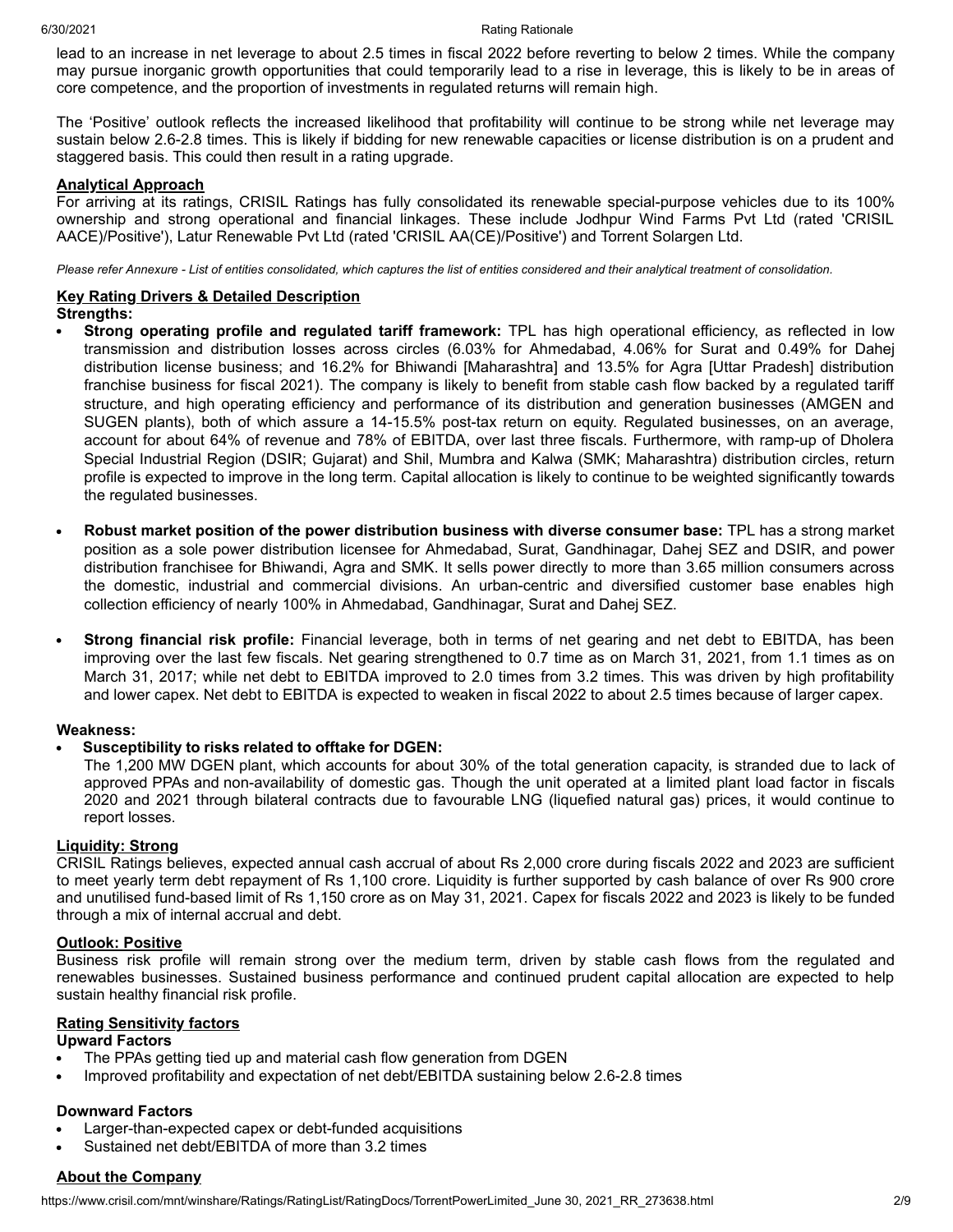TPL is in the power generation and distribution business. It is a distribution licensee in Ahmedabad, Gandhinagar, Surat, Dahej SEZ and DSIR; and is the distribution franchisee for Bhiwandi, Agra and SMK. Its power generation plants are in Sabarmati (AMGEN, a 362-MW coal-based station) in Ahmedabad, Surat (1,147.5 MW gas-based SUGEN plant with 382.5 MW expansion), and Dahej (1,200 MW gas-based combined cycle DGEN power plant). The renewable portfolio includes 49.6 MW wind power plant (WPP) at Lalpur, 51 MW solar power plant at Charanka, 252 MW Suzlon WPP at Kutch and Bhavnagar, 50.9 MW WPP at Mahidad, and 87 MW GENSU solar power plant at Surat (all in Gujarat). The company also has a 120 MW (60 MWX2) WPP in Karnataka and 126 MW (63 MWX2) WPP in Maharashtra through wholly owned subsidiaries; and a 50 MW (25 MWX2) WPP in Kutch through associate company. TPL is implementing 515 MW wind and solar projects.

# **Key Financial Indicators (reported)**

| As on/for the period ended March 31 | Unit            | 2021   | 2020   |
|-------------------------------------|-----------------|--------|--------|
| <b>Operating income</b>             | <b>Rs.Crore</b> | 12,210 | 13,681 |
| <b>Adjusted profit after tax</b>    | <b>Rs.Crore</b> | 1,293  | 1,176  |
| <b>PAT margins</b>                  | %               | 10.6   | 8.6    |
| Debt/Networth                       | Times           | 0.76   | 0.97   |
| Interest coverage                   | Times           | 4.63   | 3.89   |

*\*The above reflect consolidated reportedfinancials*

## **Any other information:** Not applicable

## **Note on complexity levels of the rated instrument:**

CRISIL Ratings' complexity levels are assigned to various types of financial instruments. The CRISIL Ratings' complexity levels are available on [www.crisil.com/complexity-levels](http://www.crisil.com/complexity-levels). Users are advised to refer to the CRISIL Ratings' complexity levels for instruments that they consider for investment. Users may also call the Customer Service Helpdesk with queries on specific instruments.

## **Annexure - Details of Instrument(s)**

| <b>ISIN</b>  | Name of<br><b>Instrument</b>                                    | Date of<br><b>Allotment</b> | Coupon<br>Rate<br>(%) | <b>Maturity</b><br><b>Date</b> | <b>Issue Size</b><br>(Rs.Crore) | <b>Complexity</b><br>level | <b>Rating Assigned</b><br>with Outlook |
|--------------|-----------------------------------------------------------------|-----------------------------|-----------------------|--------------------------------|---------------------------------|----------------------------|----------------------------------------|
| INE813H07119 | Non-<br>Convertible<br><b>Debentures</b><br>Series 5            | 19-Mar-20                   | 7.65%                 | 19-Mar-<br>23                  | 100                             | Complex*                   | <b>CRISIL</b><br><b>AA/Positive</b>    |
| INE813H07093 | Non-<br>Convertible<br><b>Debentures</b><br>Series 3B           | 31-Mar-<br>2017             | 8.95%                 | 06-Apr-<br>22                  | 85                              | Complex*                   | <b>CRISIL</b><br><b>AA/Positive</b>    |
| INE813H07101 | Non-<br>Convertible<br><b>Debentures</b><br>Series 3C           | 31-Mar-<br>2017             | 8.95%                 | 06-Apr-<br>23                  | 80                              | Complex*                   | <b>CRISIL</b><br><b>AA/Positive</b>    |
| INE813H07127 | Non-<br>Convertible<br><b>Debentures</b><br>Series <sub>6</sub> | 06-July-20                  | 7.30%                 | 06-July-<br>23                 | 300                             | Complex*                   | <b>CRISIL</b><br><b>AA/Positive</b>    |
| INE813H08018 | Non-<br>Convertible<br>Debentures<br>Series 4A                  | 14-May-<br>19               | 10.25%                | $13-May-$<br>22                | 90                              |                            | <b>CRISIL</b><br><b>AA/Positive</b>    |
| INE813H08026 | Non-<br>Convertible<br><b>Debentures</b><br>Series 4B           | 14-May-<br>19               | 10.25%                | 12-May-<br>23                  | 90                              | Complex**                  | <b>CRISIL</b><br>AA/Positive           |
| INE813H08034 | Non-<br>Convertible<br>Debentures<br>Series 4C                  | 14-May-<br>19               | 10.25%                | 14-May-<br>24                  | 90                              |                            | <b>CRISIL</b><br><b>AA/Positive</b>    |
| INE813H07069 | Non-<br>Convertible<br><b>Debentures</b><br>-Series 2B          | 25-Mar-<br>2013             | 10.35%                | 25-Mar-<br>22                  | 100                             | Simple                     | <b>CRISIL</b><br>AA/Positive           |
| INE813H07077 | Non-<br>Convertible<br><b>Debentures</b>                        | 25-Mar-<br>2013             | 10.35%                | 25-Mar-<br>23                  | 100                             |                            | <b>CRISIL</b><br><b>AA/Positive</b>    |

https://www.crisil.com/mnt/winshare/Ratings/RatingList/RatingDocs/TorrentPowerLimited June 30, 2021 RR\_273638.html 3/9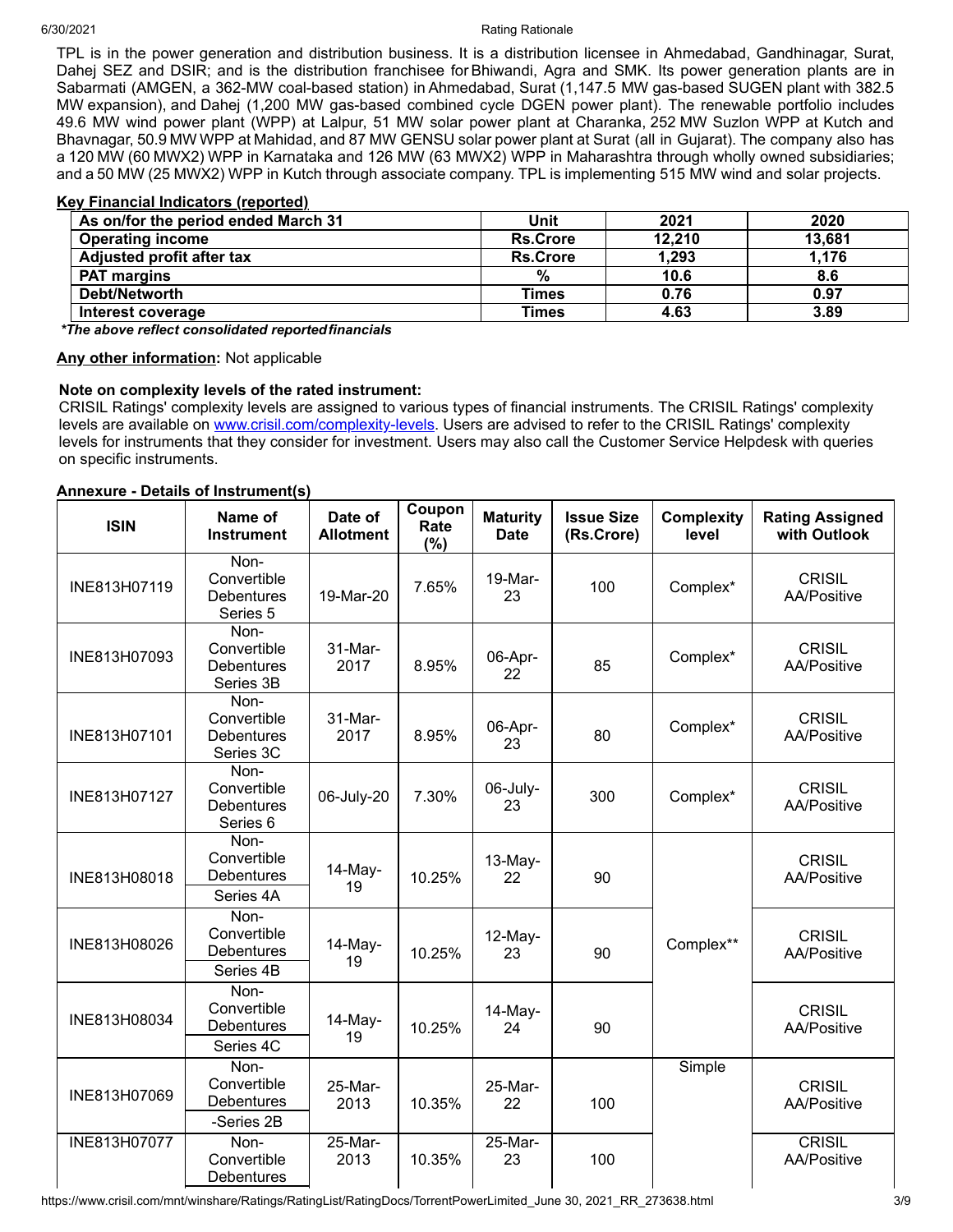|                               | -Series 2C                                                  |                 |           |               |         |           |                              |
|-------------------------------|-------------------------------------------------------------|-----------------|-----------|---------------|---------|-----------|------------------------------|
| INE813H07010 <sup>&amp;</sup> | Non-<br>Convertible<br>Debentures<br>- Series 1             | 26-Sep-<br>2012 | 10.35%    | 26-Sep-<br>22 | 200     |           | <b>CRISIL</b><br>AA/Positive |
| INE813H07010 <sup>&amp;</sup> | Non-<br>Convertible<br>Debentures<br>- Series 1             | 26-Sep-<br>2012 | 10.35%    | 26-Sep-<br>22 | 175     | Simple    | <b>CRISIL</b><br>AA/Positive |
| INE813H07010 <sup>&amp;</sup> | Non-<br>Convertible<br><b>Debentures</b><br>- Series 1      | 26-Sep-<br>2012 | 10.35%    | 26-Sep-<br>22 | 175     |           | <b>CRISIL</b><br>AA/Positive |
| <b>NA</b>                     | Commercial<br>Paper                                         | <b>NA</b>       | <b>NA</b> | 7-365<br>days | 1150    | Simple    | CRISIL A1+                   |
| <b>NA</b>                     | Cash Credit                                                 | <b>NA</b>       | <b>NA</b> | <b>NA</b>     | 1150    | <b>NA</b> | <b>CRISIL</b><br>AA/Positive |
| <b>NA</b>                     | Letter of Credit<br>and<br><b>BankGuarantee</b>             | <b>NA</b>       | <b>NA</b> | <b>NA</b>     | 2800    | <b>NA</b> | CRISIL A1+                   |
| <b>NA</b>                     | <b>Proposed Short</b><br><b>Term Bank</b><br>Loan Facility% | <b>NA</b>       | <b>NA</b> | <b>NA</b>     | 2561.1  | <b>NA</b> | CRISIL A1+                   |
| <b>NA</b>                     | Proposed Term<br>Loan                                       | <b>NA</b>       | <b>NA</b> | <b>NA</b>     | 3419.6  | <b>NA</b> | <b>CRISIL</b><br>AA/Positive |
| <b>NA</b>                     | Term Loan 1                                                 | 10-Mar-16       | <b>NA</b> | 30-Sep-<br>32 | 1687.97 | <b>NA</b> | <b>CRISIL</b><br>AA/Positive |
| <b>NA</b>                     | Term Loan 2                                                 | 27-Sep-19       | <b>NA</b> | 30-Sep-<br>32 | 596.90  | <b>NA</b> | <b>CRISIL</b><br>AA/Positive |
| <b>NA</b>                     | Term Loan 3                                                 | 14-Mar-16       | <b>NA</b> | 30-Sep-<br>32 | 1160.6  | <b>NA</b> | <b>CRISIL</b><br>AA/Positive |
| <b>NA</b>                     | Term Loan 4                                                 | 14-Mar-16       | <b>NA</b> | 30-Sep-<br>32 | 354.47  | <b>NA</b> | <b>CRISIL</b><br>AA/Positive |
| <b>NA</b>                     | Term Loan 5                                                 | 28-Mar-17       | <b>NA</b> | 30-Sep-<br>32 | 474.3   | <b>NA</b> | <b>CRISIL</b><br>AA/Positive |
| <b>NA</b>                     | Term Loan 6                                                 | 28-Mar-17       | <b>NA</b> | 30-Sep-<br>32 | 276.118 | <b>NA</b> | <b>CRISIL</b><br>AA/Positive |
| <b>NA</b>                     | Term Loan 7                                                 | 31-Mar-17       | <b>NA</b> | 31-Dec-<br>27 | 294.87  | <b>NA</b> | <b>CRISIL</b><br>AA/Positive |
| <b>NA</b>                     | Term Loan 8                                                 | 16-Jun-17       | <b>NA</b> | 31-Dec-<br>27 | 177.63  | <b>NA</b> | <b>CRISIL</b><br>AA/Positive |
| <b>NA</b>                     | Term Loan 9                                                 | 16-Sep-19       | <b>NA</b> | 30-Sep-<br>30 | 823.2   | <b>NA</b> | <b>CRISIL</b><br>AA/Positive |
| <b>NA</b>                     | Term Loan 10                                                | 16-Sep-19       | <b>NA</b> | 30-Sep-<br>30 | 823.2   | <b>NA</b> | <b>CRISIL</b><br>AA/Positive |

*\*It is being categorised as a complex instrument as there is a rating covenant attached to these NCDs wherein if rating downgrades to "BBB+" or below, debenture holders would have a put option on the company*

*\*\*It is being categorised as a complex instrument as there is a rating covenant attached to these NCDs wherein if rating downgrades to "A-" or below, debenture holders would have a put option on the company*

*&Of the total, Rs 183.3 crore already been redeemed %Interchangeable with long term bank facilities*

# **Annexure - Details of Rating Withdrawn**

| <b>ISIN</b>  | Name of instrument | Date of<br>allotment | <b>Coupon</b><br>rate $(\%)$ | <b>Maturity</b><br>date | <b>Issue size</b><br>(Rs.Cr) | Complexity<br>∟evel |
|--------------|--------------------|----------------------|------------------------------|-------------------------|------------------------------|---------------------|
| INE813H07085 | Non-Convertible    | 31-Mar-17            | 8.95%                        | 06-Apr-21               | 80                           | Complex*            |

https://www.crisil.com/mnt/winshare/Ratings/RatingList/RatingDocs/TorrentPowerLimited\_June 30, 2021\_RR\_273638.html 4/9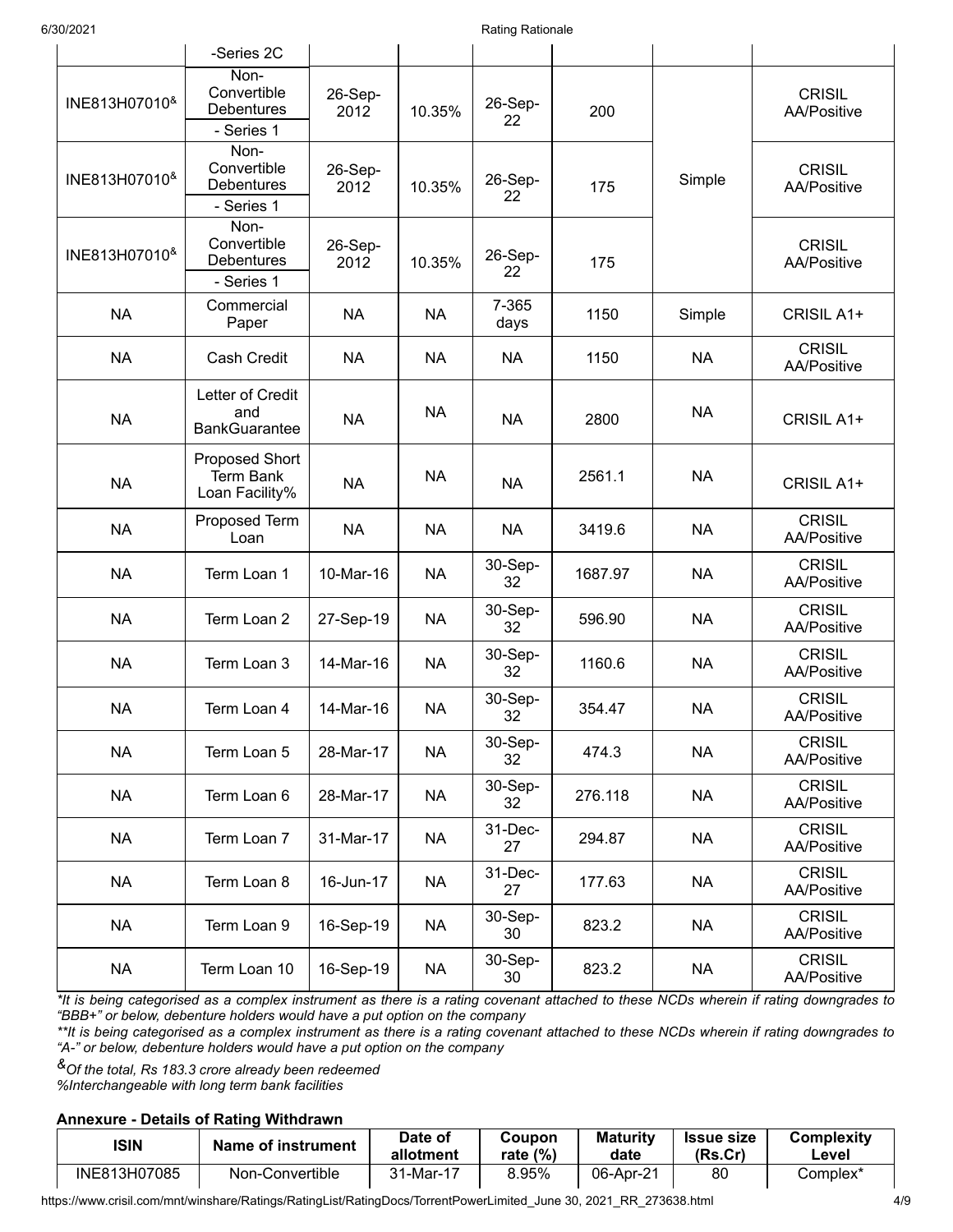|              | Debentures -Series<br>ЗΑ                    |           |        |           |     |        |
|--------------|---------------------------------------------|-----------|--------|-----------|-----|--------|
| INE813H07051 | Non-Convertible<br>Debentures -Series<br>2Α | 25-Mar-13 | 10.35% | 25-Mar-21 | 100 | Simple |

*\*It is being categorised as a complex instrument as there is a rating covenant attached to these NCDs wherein if rating downgrades to "BBB+" or below, debenture holders would have a put option on the company*

## **Annexure – List of entities consolidated**

| Names of entities consolidated          | <b>Extent of</b><br>consolidation | <b>Rationale for consolidation</b>                              |
|-----------------------------------------|-----------------------------------|-----------------------------------------------------------------|
| Jodhpur Wind Farms Private<br>Limited   | Full                              | 100% ownership and strong operational and financial<br>linkages |
| Latur Renewable Private Limited<br>Full |                                   | 100% ownership and strong operational and financial<br>linkages |
| <b>Torrent Solargen Limited</b>         | Full                              | 100% ownership and strong operational and<br>financial linkages |

# **Annexure - Rating History for last 3 Years**

|                                                |             | Current               |                                                   |      | 2021 (History)           | 2020     |                                                      | 2019     |                                                       | 2018        |                                                       | Start of<br>2018            |
|------------------------------------------------|-------------|-----------------------|---------------------------------------------------|------|--------------------------|----------|------------------------------------------------------|----------|-------------------------------------------------------|-------------|-------------------------------------------------------|-----------------------------|
| Instrument                                     | <b>Type</b> | Outstanding<br>Amount | Rating                                            | Date | Rating                   | Date     | Rating                                               | Date     | Rating                                                | <b>Date</b> | Rating                                                | Rating                      |
| <b>Fund Based</b><br><b>Facilities</b>         | LT/ST       | 13800.0               | <b>CRISIL</b><br>AA/Positive<br>/ CRISIL<br>$A1+$ |      | $\overline{\phantom{a}}$ | 30-06-20 | <b>CRISIL</b><br>$A1+$<br><b>CRISIL</b><br>AA/Stable | 08-05-19 | <b>CRISIL</b><br>$A1+$<br><b>CRISIL</b><br>AA-/Stable | 29-09-18    | <b>CRISIL</b><br>$A1+$<br><b>CRISIL</b><br>AA-/Stable | <b>CRISIL</b><br>AA-/Stable |
|                                                |             |                       | Щ,                                                |      | $\overline{\phantom{a}}$ | 19-06-20 | <b>CRISIL</b><br>$A1+$<br><b>CRISIL</b><br>AA/Stable |          | ш,                                                    |             | $\overline{a}$                                        |                             |
|                                                |             |                       | --                                                |      | --                       | 06-03-20 | <b>CRISIL</b><br>$A1+$<br><b>CRISIL</b><br>AA/Stable |          | --                                                    |             | --                                                    |                             |
|                                                |             |                       | −−                                                |      | $\overline{\phantom{a}}$ | 10-01-20 | <b>CRISIL</b><br>$A1+$<br><b>CRISIL</b><br>AA/Stable |          | --                                                    |             | $\overline{a}$                                        |                             |
| Non-Fund<br><b>Based</b><br><b>Facilities</b>  | <b>ST</b>   | 2800.0                | <b>CRISIL</b><br>$A1+$                            |      | --                       | 30-06-20 | <b>CRISIL</b><br>$A1+$                               | 08-05-19 | <b>CRISIL</b><br>$A1+$                                | 29-09-18    | <b>CRISIL</b><br>$A1+$                                | CRISIL<br>$A1+$             |
|                                                |             |                       | --                                                |      | $\overline{\phantom{a}}$ | 19-06-20 | <b>CRISIL</b><br>$A1+$                               |          | --                                                    |             | $\overline{\phantom{a}}$                              | $\overline{\phantom{a}}$    |
|                                                |             |                       | --                                                |      | $\overline{\phantom{a}}$ | 06-03-20 | <b>CRISIL</b><br>$A1+$                               |          | --                                                    |             | --                                                    | $\overline{\phantom{a}}$    |
|                                                |             |                       | --                                                |      | --                       | 10-01-20 | <b>CRISIL</b><br>$A1+$                               |          | --                                                    |             | --                                                    | $\overline{\phantom{a}}$    |
| Commercial<br>Paper                            | <b>ST</b>   | 1150.0                | <b>CRISIL</b><br>$A1+$                            |      | $\overline{\phantom{a}}$ | 30-06-20 | CRISIL<br>$A1+$                                      | 08-05-19 | CRISIL<br>$A1+$                                       | 29-09-18    | <b>CRISIL</b><br>$A1+$                                | <b>CRISIL</b><br>$A1+$      |
|                                                |             |                       | $\qquad \qquad \cdots$                            |      | $\overline{\phantom{a}}$ | 19-06-20 | <b>CRISIL</b><br>$A1+$                               |          | --                                                    |             | --                                                    | $\overline{\phantom{m}}$    |
|                                                |             |                       | $\overline{\phantom{a}}$                          |      | --                       | 06-03-20 | <b>CRISIL</b><br>$A1+$                               |          | --                                                    |             | $\overline{\phantom{a}}$                              | $\overline{\phantom{a}}$    |
|                                                |             |                       | --                                                |      | $\overline{\phantom{a}}$ | 10-01-20 | <b>CRISIL</b><br>$A1+$                               |          | --                                                    |             | --                                                    | $\overline{\phantom{a}}$    |
| <b>Non</b><br>Convertible<br><b>Debentures</b> | LT          | 1585.0                | <b>CRISIL</b><br>AA/Positive                      |      | $\overline{\phantom{a}}$ | 30-06-20 | <b>CRISIL</b><br>AA/Stable                           | 08-05-19 | <b>CRISIL</b><br>AA-/Stable                           | 29-09-18    | <b>CRISIL</b><br>AA-/Stable                           | <b>CRISIL</b><br>AA-/Stable |
|                                                |             |                       | --                                                |      | $\overline{\phantom{a}}$ | 19-06-20 | CRISIL<br>AA/Stable                                  |          | --                                                    |             | $\overline{a}$                                        | $\overline{a}$              |
|                                                |             |                       | --                                                |      | $\overline{\phantom{a}}$ | 06-03-20 | <b>CRISIL</b><br>AA/Stable                           |          | --                                                    |             | --                                                    | $\overline{\phantom{a}}$    |
|                                                |             |                       | --                                                |      | $\sim$                   | 10-01-20 | <b>CRISIL</b><br>AA/Stable                           |          | --                                                    |             | $\overline{a}$                                        | $\overline{\phantom{a}}$    |

*All amounts are in Rs.Cr.*

# **Annexure - Details of various bank facilities**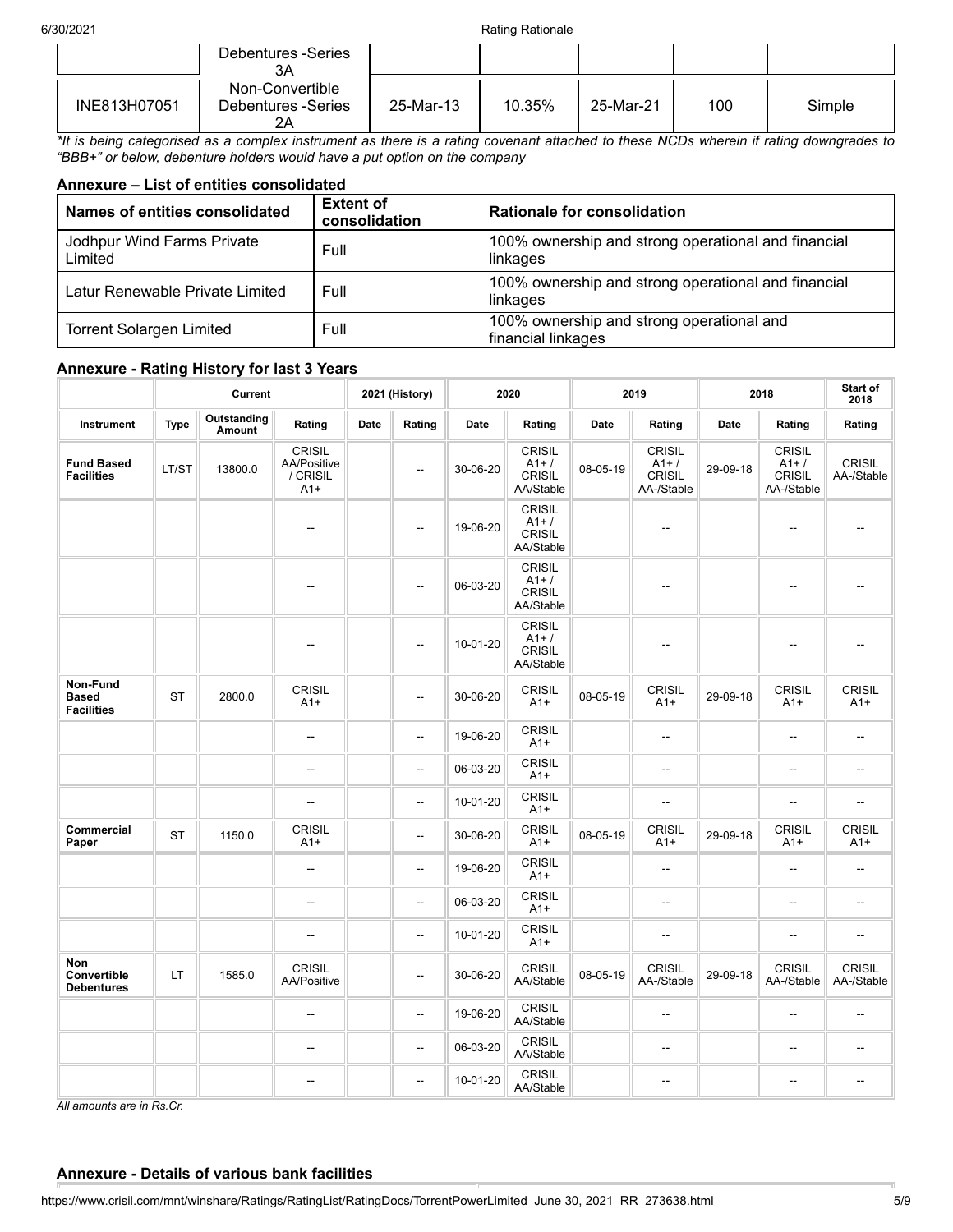| <b>Current facilities</b>                                               |                             |                                     | <b>Previous facilities</b>                                   |                      |                                   |
|-------------------------------------------------------------------------|-----------------------------|-------------------------------------|--------------------------------------------------------------|----------------------|-----------------------------------|
| <b>Facility</b>                                                         | <b>Amount</b><br>(Rs.Crore) | Rating                              | <b>Facility</b>                                              | Amount<br>(Rs.Crore) | Rating                            |
| <b>Cash Credit</b>                                                      | 1150                        | <b>CRISIL</b><br><b>AA/Positive</b> | <b>Cash Credit</b>                                           | 1150                 | <b>CRISIL</b><br><b>AA/Stable</b> |
| Letter of credit & Bank<br><b>Guarantee</b>                             | 2800                        | <b>CRISIL A1+</b>                   | Letter of credit & Bank<br><b>Guarantee</b>                  | 2800                 | <b>CRISIL A1+</b>                 |
| <b>Proposed Short Term</b><br><b>Bank Loan Facility<sup>&amp;</sup></b> | 2561.1                      | <b>CRISIL A1+</b>                   | <b>Proposed Short Term</b><br><b>Bank Loan Facility&amp;</b> | 2561.1               | <b>CRISIL A1+</b>                 |
| <b>Proposed Term Loan</b>                                               | 3419.6                      | <b>CRISIL</b><br><b>AA/Positive</b> | <b>Proposed Term Loan</b>                                    | 2266.1               | <b>CRISIL</b><br><b>AA/Stable</b> |
| <b>Term Loan</b>                                                        | 6669.3                      | <b>CRISIL</b><br><b>AA/Positive</b> | <b>Term Loan</b>                                             | 7822.8               | <b>CRISIL</b><br><b>AA/Stable</b> |
| <b>Total</b>                                                            | 16600                       | $\blacksquare$                      | <b>Total</b>                                                 | 16600                |                                   |

*&Interchangeable with long term bank facilities*

# **Criteria Details**

| Links to related criteria                                                 |
|---------------------------------------------------------------------------|
| <b>CRISILs Approach to Financial Ratios</b>                               |
| Rating criteria for manufaturing and service sector companies             |
| <b>CRISILs Bank Loan Ratings - process, scale and default recognition</b> |
| <b>Rating Criteria for Power Distribution Utilities</b>                   |
| <b>CRISILs Criteria for rating short term debt</b>                        |
| <b>CRISILs Criteria for Consolidation</b>                                 |

| <b>Media Relations</b>                                                                                                             | <b>Analytical Contacts</b>                                                                               | <b>Customer Service Helpdesk</b>                          |
|------------------------------------------------------------------------------------------------------------------------------------|----------------------------------------------------------------------------------------------------------|-----------------------------------------------------------|
| Saman Khan                                                                                                                         | Manish Kumar Gupta                                                                                       | Timings: 10.00 am to 7.00 pm                              |
| <b>Media Relations</b><br><b>CRISIL Limited</b>                                                                                    | Senior Director<br><b>CRISIL Ratings Limited</b>                                                         | Toll free Number: 1800 267 1301                           |
| D: $+91$ 22 3342 3895                                                                                                              | B:+91 124 672 2000                                                                                       | For a copy of Rationales / Rating Reports:                |
| B: +91 22 3342 3000                                                                                                                | manish.gupta@crisil.com                                                                                  | CRISILratingdesk@crisil.com                               |
| saman.khan@crisil.com<br>Naireen Ahmed<br>Media Relations<br><b>CRISIL Limited</b><br>D: $+91$ 22 3342 1818<br>B: +91 22 3342 3000 | Ankit Hakhu<br>Director<br><b>CRISIL Ratings Limited</b><br>B:+91 124 672 2000<br>ankit.hakhu@crisil.com | For Analytical queries:<br>ratingsinvestordesk@crisil.com |
| naireen.ahmed@crisil.com                                                                                                           | Vignesh Srinivasan<br><b>Senior Rating Analyst</b>                                                       |                                                           |
|                                                                                                                                    | <b>CRISIL Ratings Limited</b><br>D:+91 22 3342 8019                                                      |                                                           |
|                                                                                                                                    | Vignesh.Srinivasan@crisil.com                                                                            |                                                           |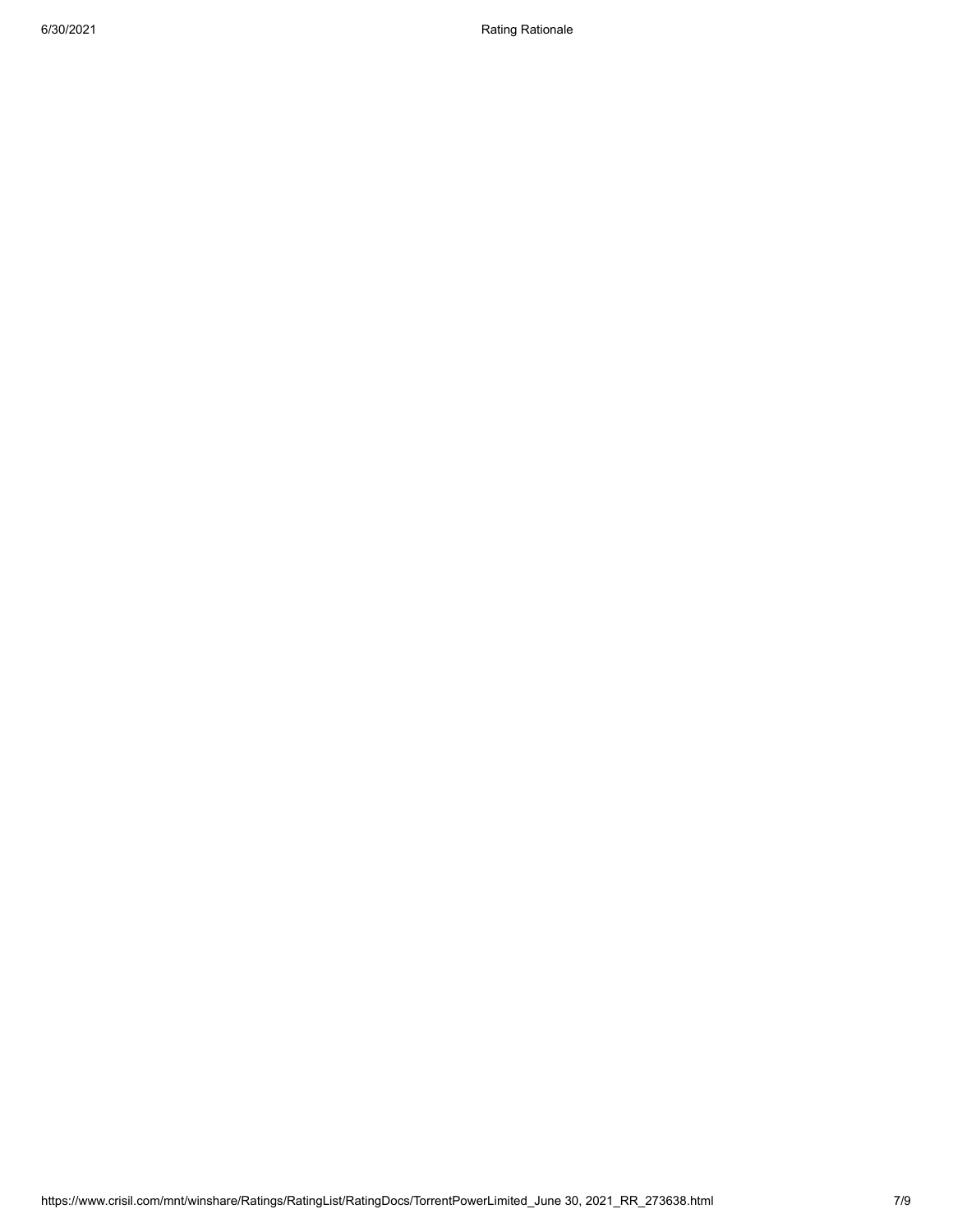#### 6/30/2021 **Rationale** Rationale Rationale Rationale Rationale Rationale Rationale

Note for Media:

This rating rationale is transmitted to you for the sole purpose of dissemination through your newspaper / magazine / agency. The rating rationale may be used by you in full or in part without changing the meaning or context thereof but with due credit to CRISIL Ratings. However, CRISIL Ratings alone has the sole right of distribution (whether directly or indirectly) of its rationales for consideration or otherwise through any media including websites, portals etc.

#### **About CRISIL Ratings Limited (A subsidiary of CRISIL Limited)**

CRISIL Ratings pioneered the concept of credit rating in India in 1987. With a tradition of independence, analytical rigour and innovation, we set the standards in the credit rating business. We rate the entire range of debt instruments, such as, bank loans, certificates of deposit, commercial paper, non-convertible / convertible / partially convertible bonds and debentures, perpetual bonds, bank hybrid capital instruments, asset-backed and mortgage-backed securities, partial guarantees and other structured debt instruments. We have rated over 33,000 large and mid-scale corporates and financial institutions. We have also instituted several innovations in India in the rating business, including rating municipal bonds, partially guaranteed instruments and infrastructure investment trusts (InvITs).

CRISIL Ratings Limited ("CRISIL Ratings") is a wholly-owned subsidiary of CRISIL Limited ("CRISIL"). CRISIL Ratings Limited is registered in India as a credit rating agency with the Securities and Exchange Board of India ("SEBI").

For more information, visit [www.crisilratings.com](http://www.crisilratings.com/)

#### **About CRISIL Limited**

CRISIL is a global analytical company providing ratings, research, and risk and policy advisory services. We are India's leading ratings agency. We are also the foremost provider of high-end research to the world's largest banks and leading corporations.

CRISIL is majority owned by S&P Global Inc., a leading provider of transparent and independent ratings, benchmarks, analytics and data to the capital and commodity markets worldwide

For more information, visit [www.crisil.com](http://www.crisil.com/)

Connect with us: **[TWITTER](https://twitter.com/CRISILLimited) | [LINKEDIN](http://www.linkedin.com/company/crisil) | [YOUTUBE](https://www.youtube.com/user/CRISILLimited) | [FACEBOOK](https://www.facebook.com/CRISILLimited)** 

#### **CRISIL PRIVACY NOTICE**

CRISIL respects your privacy. We may use your contact information, such as your name, address, and email id to fulfil your request and service your account and to provide you with additional information from CRISIL.For further information on CRISIL's privacy policy please visit [www.crisil.com](https://www.crisil.com/en/home/crisil-privacy-notice.html).

#### **DISCLAIMER**

This disclaimer forms part of and applies to each credit rating report and/or credit rating rationale (each a "Report") that is provided by CRISIL Ratings Limited (hereinafter referred to as "CRISIL Ratings") . For the avoidance of doubt, the term "Report" includes the information, ratings and other content forming part of the<br>Report. The Report is intended for the jurisdiction of I nothing in the Report is to be construed as CRISIL Ratings providing or intending to provide any services in jurisdictions where CRISIL Ratings does not have the necessary licenses and/or registration to carry out its business activities referred to above. Access or use of this Report does not create a client relationship between CRISIL Ratings and the user.

We are not aware that any user intends to rely on the Report or of the manner in which a user intends to use the Report. In preparing our Report we have not taken into consideration the objectives or particular needs of any particular user. It is made abundantly clear that the Report is not intended to and does not constitute an investment advice. The Report is not an offer to sell or an offer to purchase or subscribe for any investment in any securities, instruments, facilities or solicitation of any kind or otherwise enter into any deal or transaction with the entity to which the Report pertains. The Report should not be the sole or primary basis for any<br>investment decision within the meaning of any law or regulat

Ratings from CRISIL Ratings are statements of opinion as of the date they are expressed and not statements of fact or recommendations to purchase, hold, or sell any securities / instruments or to make any investment decisions. Any opinions expressed here are in good faith, are subject to change without notice, and are only<br>current as of the stated date of their issue. CRISIL Ratin user, its management, employees, advisors and/or clients when making investment or other business decisions. The recipients of the Report should rely on their own judgment and take their own professional advice before acting on the Report in any way. CRISIL Ratings or its associates may have other commercial transactions with the company/entity.

Neither CRISIL Ratings nor its affiliates, third party providers, as well as their directors, officers, shareholders, employees or agents (collectively, "CRISIL Ratings Parties") guarantee the accuracy, completeness or adequacy of the Report, and no CRISIL Ratings Party shall have any liability for any errors, omissions, or interruptions therein, regardless of the cause, or for the results obtained from the use of any part of the Report. EACH CRISIL RATINGS' PARTY DISCLAIMS ANY AND ALL EXPRESS OR IMPLIED WARRANTIES, INCLUDING, BUT NOT LIMITED TO, ANY WARRANTIES OF MERCHANTABILITY, SUITABILITY OR FITNESS<br>FOR A PARTICULAR PURPOSE OR USE. In no event shall any CRISIL Ratings Party be liable to any p compensatory, punitive, special or consequential damages, costs, expenses, legal fees, or losses (including, without limitation, lost income or lost profits and<br>opportunity costs) in connection with any use of any part of

CRISIL Ratings may receive compensation for its ratings and certain credit-related analyses, normally from issuers or underwriters of the instruments, facilities,<br>securities or from obligors. CRISIL Rating's public ratings

CRISIL Ratings and its affiliates do not act as a fiduciary. While CRISIL Ratings has obtained information from sources it believes to be reliable, CRISIL Ratings does<br>not perform an audit and undertakes no duty of due dil has established policies and procedures to maintain the confidentiality of certain non-public information received in connection with each analytical process. CRISIL Ratings has in place a ratings code of conduct and policies for analytical firewalls and for managing conflict of interest. For details please refer to: http://www.crisil.com/ratings/highlightedpolicy.html